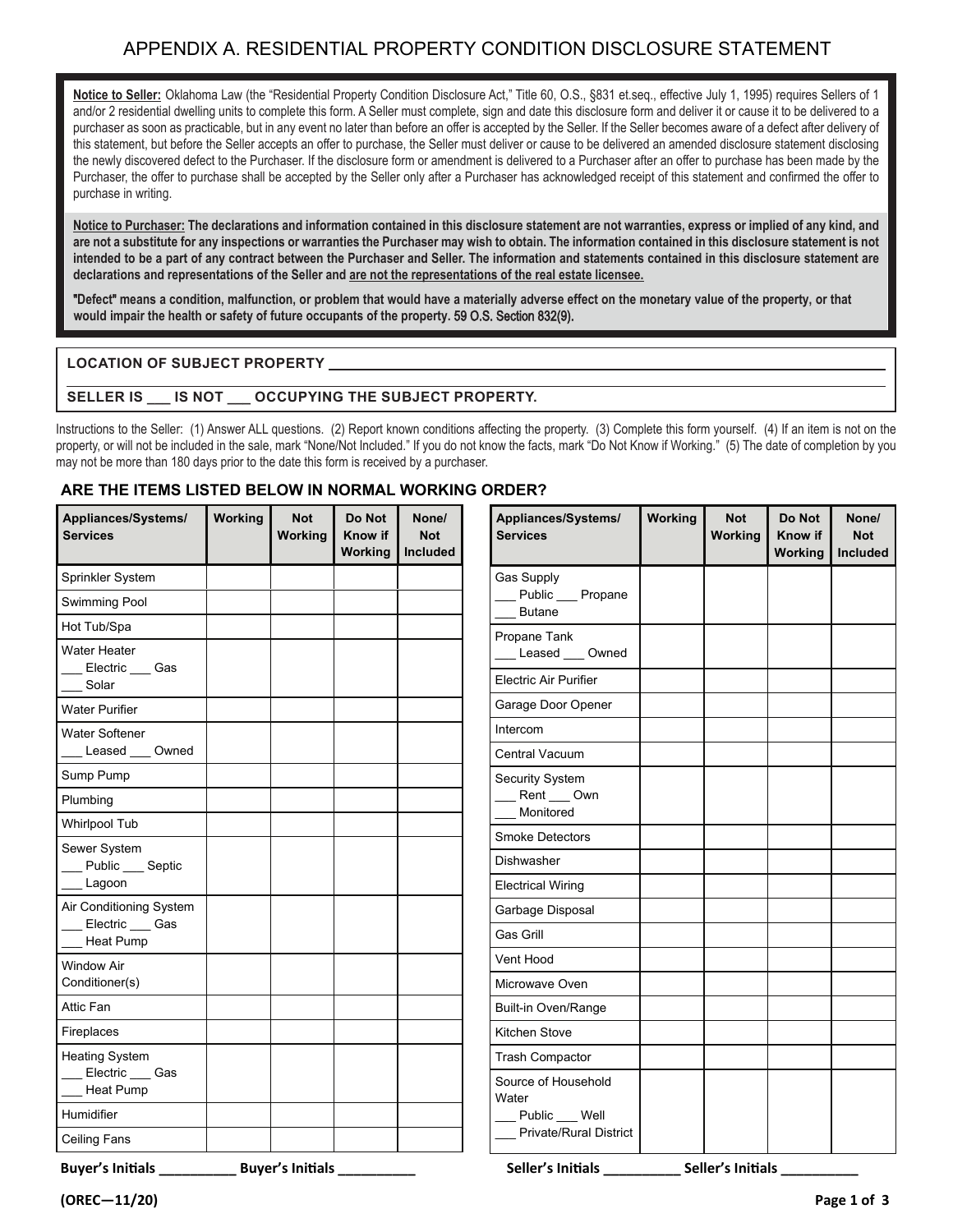IF YOU ANSWERED Not Working to any items on page one, please explain. Attach additional pages with your signature.

**\_\_\_\_\_\_\_\_\_\_\_\_\_\_\_\_\_\_\_\_\_\_\_\_\_\_\_\_\_\_\_\_\_\_\_\_\_\_\_\_\_\_\_\_\_\_\_\_\_\_\_\_\_\_\_\_\_\_\_\_\_\_\_\_\_\_\_\_\_\_\_\_\_\_\_\_\_\_\_\_\_\_\_\_\_\_\_\_\_\_\_\_\_\_\_\_\_\_\_\_\_\_\_\_\_\_\_\_\_\_\_\_\_\_\_\_\_\_\_** 

\_\_\_\_\_\_\_\_\_\_\_\_\_\_\_\_\_\_\_\_\_\_\_\_\_\_\_\_\_\_\_\_\_\_\_\_\_\_\_\_\_\_\_\_\_\_\_\_\_\_\_\_\_\_\_\_\_\_\_\_\_\_\_\_\_\_\_\_\_\_\_\_\_\_\_\_\_\_\_\_\_\_\_\_\_\_\_\_\_\_\_\_\_\_\_\_\_\_\_\_\_\_\_\_\_\_\_

| <b>Zoning and Historical</b>                                                                                                                                                                          |            |           |  |  |
|-------------------------------------------------------------------------------------------------------------------------------------------------------------------------------------------------------|------------|-----------|--|--|
| 1. Property is zoned: (Check One) ___ residential _____ commercial _____ historical ____ office ___ agricultural ____ industrial<br>urban conservation ____ other ____ unknown                        |            |           |  |  |
| 2. Is the property designated as historical or located in a registered historical district? Yes _______ No ______                                                                                     |            |           |  |  |
| <b>Flood and Water</b>                                                                                                                                                                                | <b>Yes</b> | <b>No</b> |  |  |
| 3. What is the flood zone status of the property?                                                                                                                                                     |            |           |  |  |
| 4. Are you aware if the property is located in a floodway as defined in the Oklahoma Floodplain Management Act?                                                                                       |            |           |  |  |
| 5. Are you aware of any flood insurance requirements concerning the property?                                                                                                                         |            |           |  |  |
| 6. Are you aware of any flood insurance on the property?                                                                                                                                              |            |           |  |  |
| 7. Are you aware of the property being damaged or affected by flood, storm run-off, sewer backup, draining or grading defects?                                                                        |            |           |  |  |
| 8. Are you aware of any surface or ground water drainage systems which assist in draining the property, e.g. "French Drains?"                                                                         |            |           |  |  |
| 9. Are you aware of any occurrence of water in the heating and air conditioning duct system?                                                                                                          |            |           |  |  |
| 10. Are you aware of water seepage, leakage or other draining defects in any of the improvements on the property?                                                                                     |            |           |  |  |
| <b>Additions/Alterations/Repairs</b>                                                                                                                                                                  | Yes        | <b>No</b> |  |  |
| 11. Are you aware of any additions being made without required permits?                                                                                                                               |            |           |  |  |
| 12. Are you aware of any previous foundation repairs?                                                                                                                                                 |            |           |  |  |
| 13. Are you aware of any alterations or repairs having been made to correct defects?                                                                                                                  |            |           |  |  |
| 14. Are you aware of any defect or condition affecting the interior or exterior walls, ceilings, roof structure, slab/foundation, basement/storm<br>cellar, floors, windows, doors, fences or garage? |            |           |  |  |
| 15. Are you aware of the roof covering ever being repaired or replaced during your ownership of the property?                                                                                         |            |           |  |  |
| 16. Approximate age of roof covering, if known ___________ number of layers, if known _____                                                                                                           |            |           |  |  |
| 17. Do you know of any current defects with the roof covering?                                                                                                                                        |            |           |  |  |
| 18. Are you aware of treatment for termite or wood-destroying organism infestation?                                                                                                                   |            |           |  |  |
| 19. Are you aware of a termite bait system installed on the property?                                                                                                                                 |            |           |  |  |
| 20. If yes, is it being monitored by a licensed exterminating company? If yes, annual cost \$                                                                                                         |            |           |  |  |
| 21. Are you aware of any damage caused by termites or wood-destroying organisms?                                                                                                                      |            |           |  |  |
| 22. Are you aware of major fire, tornado, hail, earthquake or wind damage?                                                                                                                            |            |           |  |  |
| 23. Have you ever received payment on an insurance claim for damages to residential property and/or any improvements which were not<br>repaired?                                                      |            |           |  |  |
| 24. Are you aware of defects pertaining to sewer, septic, lateral lines or aerobic system?                                                                                                            |            |           |  |  |
| <b>Environmental (Continued on Page 3)</b>                                                                                                                                                            | <b>Yes</b> | No        |  |  |
| 25. Are you aware of the presence of asbestos?                                                                                                                                                        |            |           |  |  |
| 26. Are you aware of the presence of radon gas?                                                                                                                                                       |            |           |  |  |
| 27. Have you tested for radon gas?                                                                                                                                                                    |            |           |  |  |
| 28. Are you aware of the presence of lead-based paint?                                                                                                                                                |            |           |  |  |
| 29. Have you tested for lead-based paint?                                                                                                                                                             |            |           |  |  |
| 30. Are you aware of any underground storage tanks on the property?                                                                                                                                   |            |           |  |  |
| 31. Are you aware of the presence of a landfill on the property?                                                                                                                                      |            |           |  |  |
| 32. Are you aware of the existence of hazardous or regulated materials and other conditions having an environmental impact?                                                                           |            |           |  |  |
| 33. Are you aware of the existence of prior manufacturing of methamphetamine?                                                                                                                         |            |           |  |  |
| 34. Have you had the property inspected for mold?                                                                                                                                                     |            |           |  |  |
| 35. Are you aware of any remedial treatment for mold on the property?                                                                                                                                 |            |           |  |  |
| 36. Are you aware of any condition on the property that would impair the health or safety of the occupants?                                                                                           |            |           |  |  |
| Buyer's Initials ___________<br><b>Buyer's Initials</b><br>Seller's Initials<br>Seller's Initials                                                                                                     |            |           |  |  |

**(OREC—11/20) Page 2 of 3**